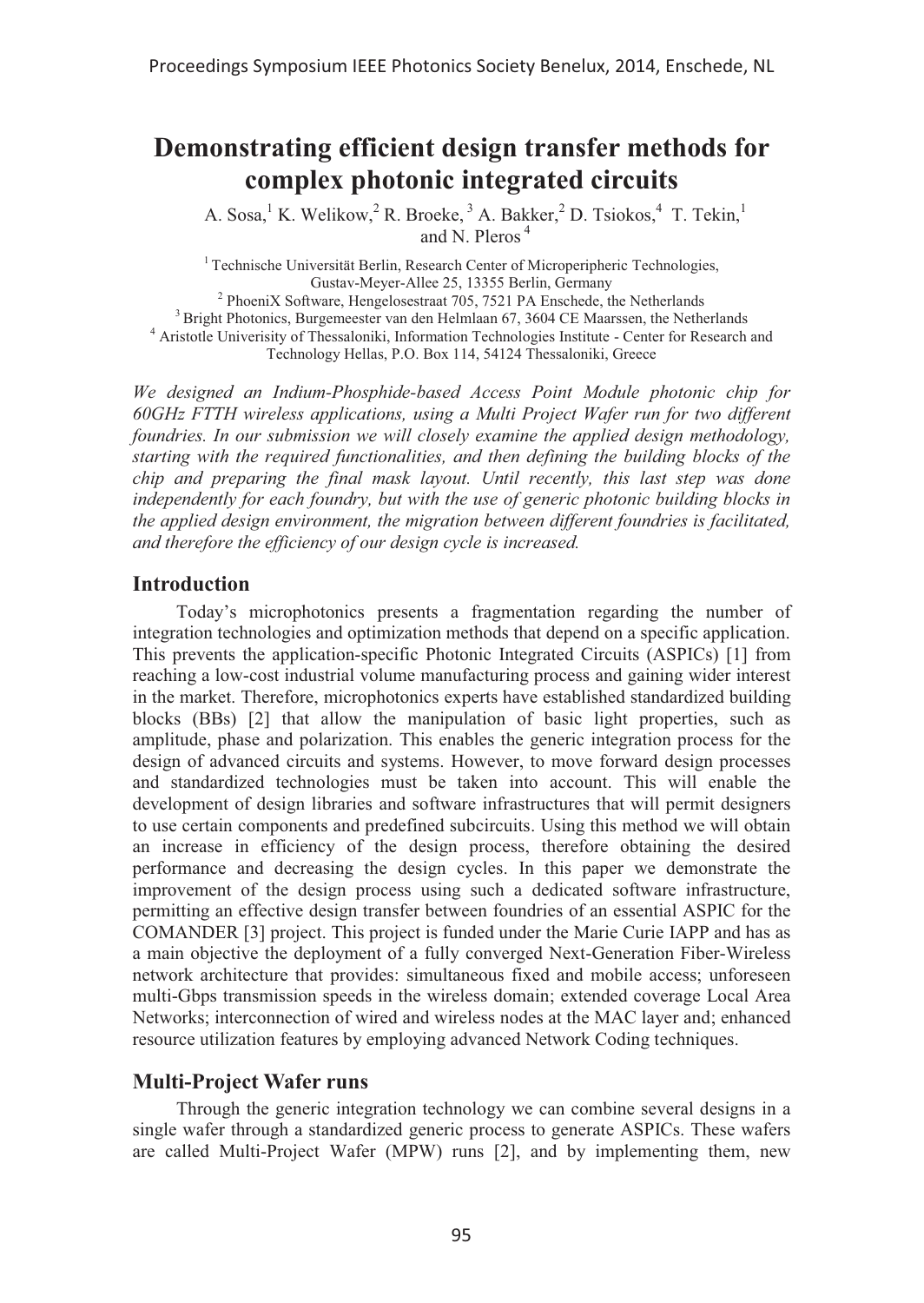comers will be able to enter rapidly into the market. The MPW runs will lead to a reduction in the volume of applications, but for its execution it is indispensable the use of an automation tool to streamline chip runs for foundries, and to allow the production of PICs in a first-time-right environment [4].

## **Generic Foundry Model**

A chip manufacturer that provides open access to its generic integration process is considered a generic foundry [1]. This model shows to be promising in the microphotonics world, especially for Indium Phosphide (InP) based generic foundries [5][6] since this material is currently the only type that enables integration of optical gain (or amplification) blocks, an essential feature of onchip integrated optical sources. The InP- wafer runs are being coordinated by the JEPPIX broker [6], in which experts in this field cooperate. InP-based generic foundry processes are offered at the moment by 3 manufacturers: Oclaro in the UK, Fraunhofer Heinrich Hertz Institut (HHI) in Berlin and SMART Photonics in the Netherlands.

### **Photonics Design Automation**

A Photonic Design Automation oriented flow (PDAFlow) (Fig. 1), for design and manufacture, requires the use of foundry specific process design kits (PDKs) [1] with component libraries that contain the mask layout of the BBs to design ASPICs. However, the design must also pass through the foundry's design rule verification (DRC) to ensure that the design is foundry compliant. The PDAFlow [1][4] starts by defining the specs required to obtain a level of performance on the system level, so the designer can then determine the required BBs; if certain BBs are not provided in the PDKs, they can be modeled by using light propagation simulators. The combination of both sets of BBs can then be simulated using a circuit simulator to determine the overall behavior of the chip. Later on it will be passed to the foundry, where it will take into account the process flow and deliver the results that will run through the foundry's software. The PDAFlow's concept is the base for the Integrated Product Creation Process (iPCP) (Fig. 2) [4]. The iPCP describes the process of interaction between all the stakeholders: system engineers, design engineers, and process engineers; through the use of software, or standard interface, that delivers an efficient and error free transfer of designs between different software packages.





Figure 1. Photonics Design Automation Flow. Figure 2. Integrated Product Creation Process.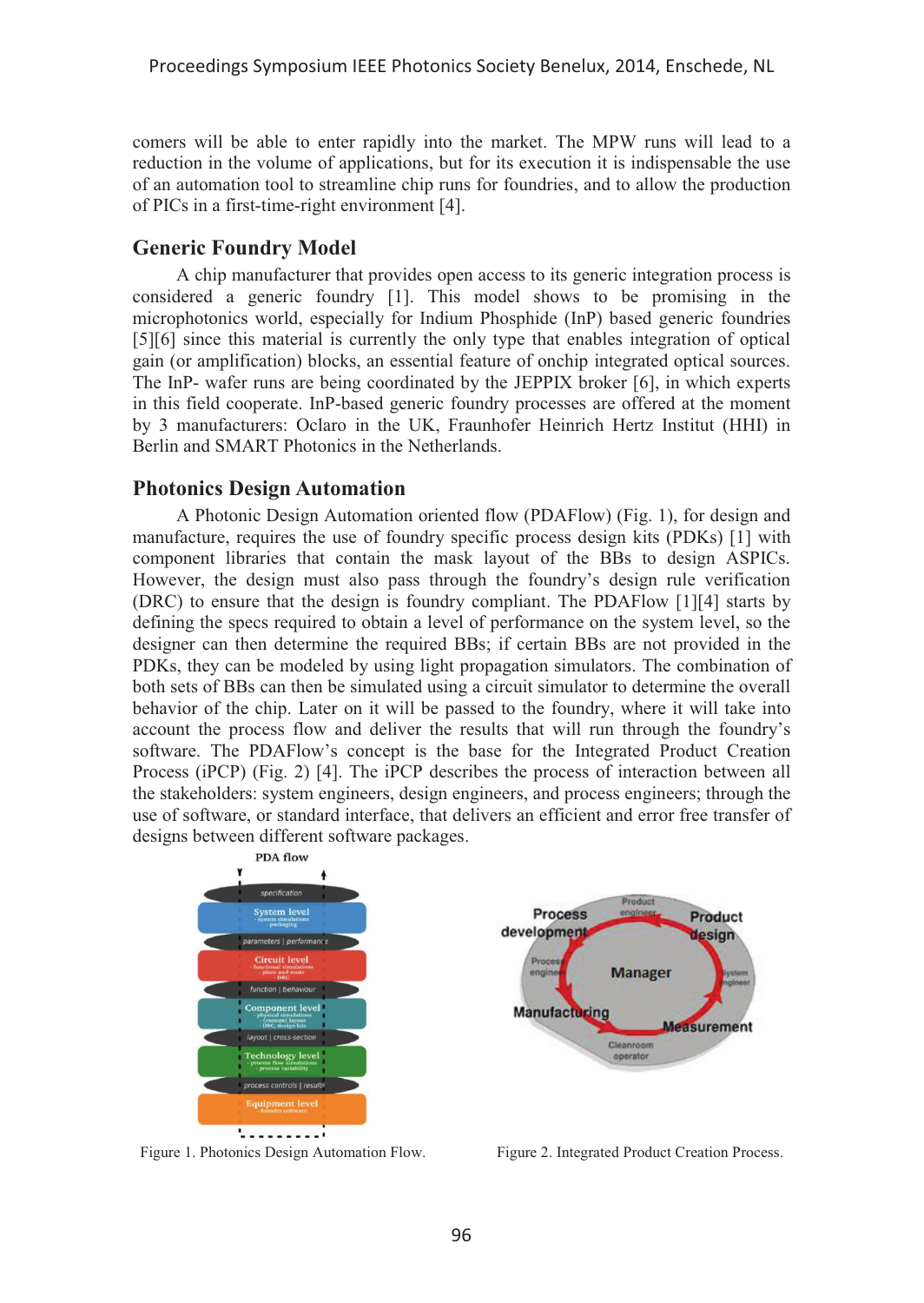## **Demonstration of Design Transfer**

Thanks to the similarity of certain BBs across PIC platforms we can perform a design transfer between different foundries without producing major changes in the performance of the chip. However, these similar BBs can present notorious changes in the footprint on the mask layout as a consequence of the different processes that are used in the foundries in question. Initially we had as a goal the transfer of a PIC design, with one application, between two foundries (HHI and Oclaro). The InP platform was used for the MPW run delivered by the PARADIGM [7] project, where two designs are run per project to compare platforms.

We used OptoDesigner 5 (OD5) [8] with the foundry provided PDKs and IP-Block extensions [9]. OD5 is equipped with a template based design for die and package, and allows us to maintain, in its majority, the same script, and to make a design transfer just by modifying these two aspects. In our designs, the package used was the same in both cases, GoochHousego, but the die was modified, hhiDieBB and oclrDieBB. OD5 also performs a mask cross section (mcs) post processing, in which the HHI waveguide definition maps to multiple Graphic Data System (GDS) layers with different under-etch corrections, and the Oclaro waveguide definition uses inversion, but thanks to the foundry's maintained PDKs this is fully hidden from the designer.

To determine which BBs are transferable, we must follow a design flow in which from the proposed application we determine the functionality that the ASPIC must have. Afterwards, we check the available BBs from each foundry and determine all attractive possibilities to meet such functions. If the possible BB options do not overlap between foundries the transfer cannot be made. In our case, the absence of certain BBs, like Oclaro's EOPM, or HHI's DBR laser, did not permit the transfer of all BBs, but we were still able to maintain the same functionalities in both designs.

Our ASPICs purpose is to be employed as an optical subunit of an Access Point Module (APM) developed on the COMANDER project. The APMs optical subunit employs a Coarse Wavelength Division Multiplexing (CWDM) demultiplexer in order to separate the optical signal into six spectral areas. The first two bands reserved for FTTH signals, the following two used for the data signals between APM and Central Office (CO) on Radio over Fiber (RoF), and the last pair intended for the MT-MAC control signals. To carry out all these functions a complex chip is required with the use of many BBs, of which the BB that stands out for its importance since it is designed as the CWDM demultiplexer is the AWG [9]. Thanks to the AWGs joint implementation with OD5, it allows a flexible configuration and has an adaptable simulation runtime via the use of the PDAFlow, therefore, generating a GDS file with the correct optical and geometrical specifications.

The AWG was first designed in HHI using an IP-Block in OD5; it was optimized to obtain a flattened output and the desired spectral arrangement. By changing certain factors in the script, such as, the foundry PDK, and any other foundry specific parameters; we were able to simulate the same AWG for the Oclaro foundry. We obtained a large difference in the footprint of the mask layout (Fig. 3); the HHI AWG occupied an area of approximately 2.5x1.5 mm², and the Oclaro AWG an area of 1.5x1.0 mm². Regarding the spectral response (Fig. 4) the results were slightly different, but similar enough that it was within our grasp to center transmitters and receptors (FTTH, RoF, CTR) from both foundries at the same wavelengths, proving that the design transfer was successful.